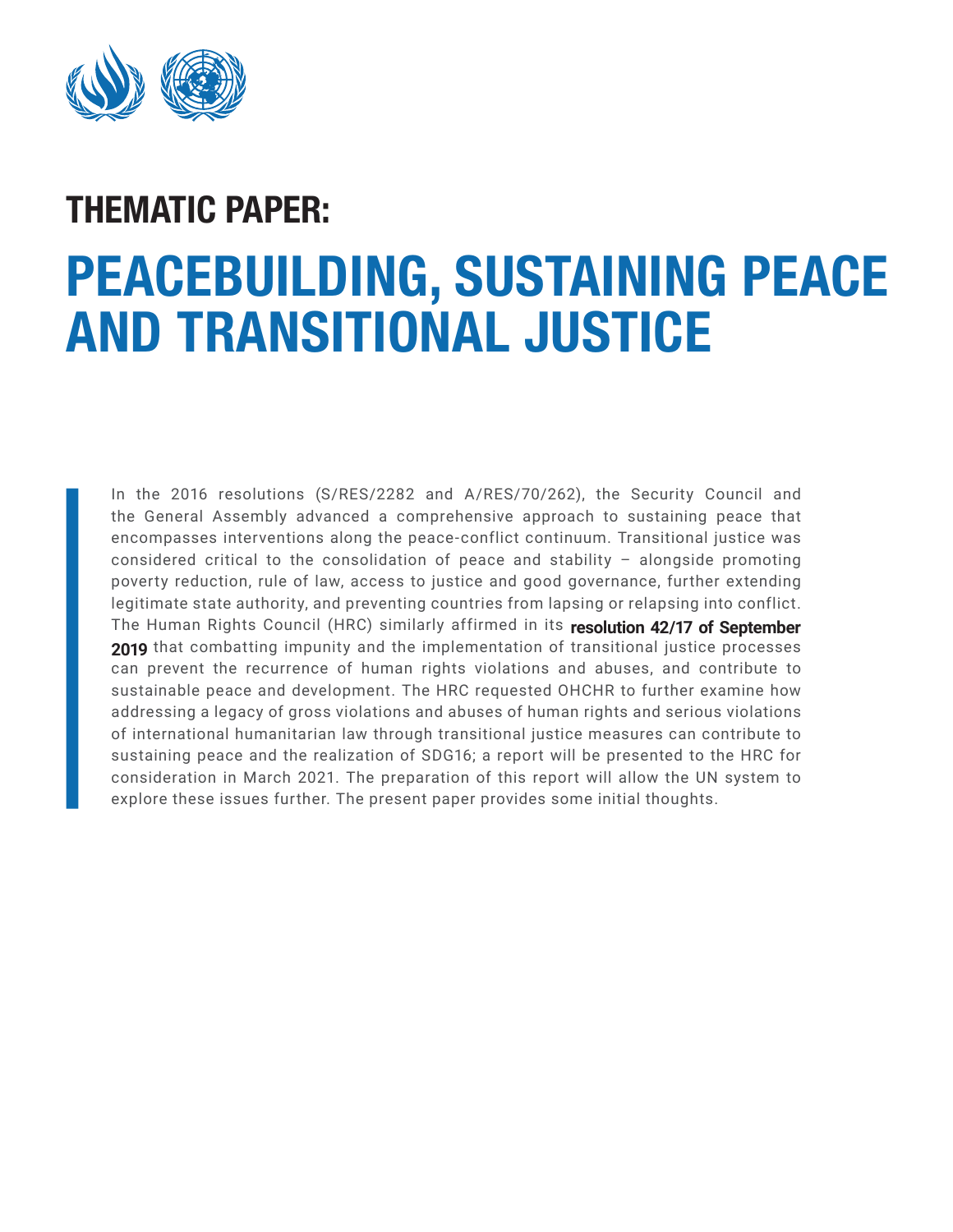## 1. TRANSITIONAL JUSTICE INCREASES THE POTENTIAL FOR SUSTAINING PEACE

In a [briefing to the Security Council](https://www.ohchr.org/EN/NewsEvents/Pages/DisplayNews.aspx?NewsID=25552&LangID=E)?) on 13 February 2020, the High Commissioner for Human Rights underscored how accountability for serious human rights violations, including through transitional justice initiatives, is not a backward-looking exercise for the sake of history or settling accounts. It is about securing peace and stability in the future, through the reaffirmation of and adherence to fundamental values and norms and the pursuit of prevention, protection, transformation, healing and reconciliation that a divided society needs to rebuild to move forward. In the aftermath of massive or serious human rights violations, sustainable peace can only be achieved if societies pursue comprehensive reform paths – addressing root causes and drivers of human rights abuses – that also render justice for past violations. When victims and communities are marginalized and their grievances left unaddressed, bitter divisions risk deepening further, spoiling the formation of a shared vision for the future and undermining the prospects for sustaining peace.

 Transitional justice – with its interrelated pillars of truth, justice, reparation and guarantees of non-recurrence – makes an essential contribution in navigating complex spaces of transition, marked by rapid change, competing interests, pain and simmering grievances, and where narratives and memories are at risk of extreme polarization and instrumentalization. Transitional justice processes, when they are context-specific, nationally-owned and focused on the needs of victims, can connect, empower and transform societies. Through dialogue and confrontation of ideas and experiences, transitional justice seeks to make connections between victims and perpetrators, political factions, communities, and across generations. Truth-seeking initiatives, for example, can provide a platform for identifying commonalities in experience, acknowledging multiple narratives about what occurred, and formulating recommendations for redress and reform. Inclusive transitional justice processes that are participatory and seek broad societal ownership can be deeply empowering for victims, particularly marginalized groups – giving them voice and agency to shape their own future as rights-holders. Finally, through reparations and guarantees of non-recurrence, transitional justice has the ability to transform societies and set them on a new path for the future (see below).

The democratic transition in Tunisia after the 2011 revolution is considered *"a model for other countries to follow,"* as highlighted by the High Commissioner during her official visit in June 2019. Tunisia stands out in the region for its peaceful transition and commitment to human rights and a lasting peace. It engaged in a transitional justice process, which sought to address the legacy of mass human rights abuses, corruption and misuse of public funds, and thereby to ensure accountability, prevent future human rights violations, and ensure individual and regional equality and reconciliation. The Truth and Dignity Commission (TDC) has registered more than 62,000 cases of gross or systematic violations of human rights, conducted nearly 50,000 individual private hearings, 14 public hearings and issued more than 30,000 decisions on reparations for victims. The TDC has also filed hundreds of cases of gross human rights violations, mainly committed by security officials of former regimes, for adjudication by the Specialized Criminal Chambers created within the national judicial system. In its final report, the TDC recommended institutional reforms designed to consolidate democracy, uphold human rights, prevent future violations, including reforms of the security and judicial sectors, and pave the way towards national reconciliation. Notwithstanding serious challenges, these measures are a crucial part of Tunisia's efforts to build and strengthen sound institutions that respect, protect and realize human rights, thereby contributing to lasting peace and stability.

The report "On Solid Grounds: Building Sustainable Peace and Development After Massive Human Rights Violations", by the Working Group on Transitional Justice and SDG16+,<sup>1</sup> asserts that in contexts of serious and massive human rights violations, sustainable peace and development will be more attainable if societies effectively pursue justice for those violations.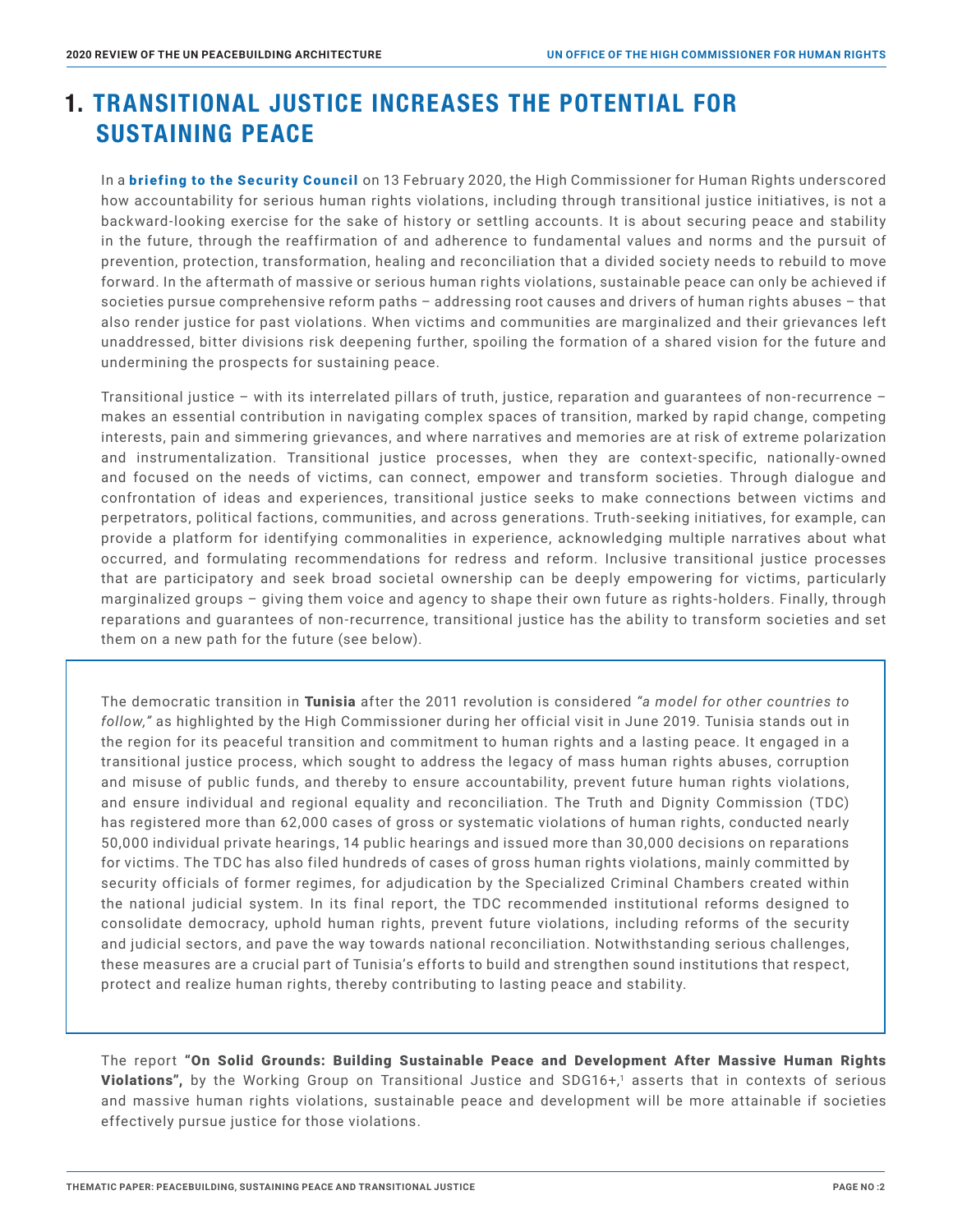Transitional justice provides an analytical framework and the operational tools for sustaining peace endeavours by addressing the needs of victims; reducing the "justice gap" in extraordinary circumstances; trust-building in institutions and among people and groups; strengthening the rule of law and access to justice; helping to transform gender inequalities; and reducing inequality, marginalization, and corruption as pre-requisites for sustainable peace.

#### 2. THE TRANSFORMATIVE POWER OF "GUARANTEES OF NON-RECURRENCE"

The pursuit of reparations and guarantees of non-recurrence - the package of measures intended to prevent the recurrence of conflict and human rights abuses – can be transformative. Designing measures to prevent such recurrence presupposes an understanding of the extent and nature of the human rights violations as well as their root causes, such as inequalities, systemic discrimination and exclusion, institutional deficiencies, power imbalances and corruption, and structural impunity.

 Traditionally, such measures have focused on institutional reforms (legal and judicial) and measures aimed at disabling abusive capacity and increasing the integrity of the security sector (e.g. disbanding abusive groups; disarmament, demobilization and reintegration (DDR); reinforcing internal accountability; building external oversight, etc.).2 The UN Special Rapporteur on the promotion of truth, justice, reparations and guarantees of non-recurrence has, however, advocated for a broader understanding to also include interventions in the societal, cultural and personal spheres (empowerment of civil society; education; trauma counselling; etc.) for lasting societal transformations.<sup>3</sup>

In Colombia, the community-level "non-repetition dialogues" held by the Commission for the Clarification of Truth, Coexistence, and Non-Repetition has resulted in hundreds of testimonies from victims and members of State and military institutions. These testimonies have clarified the root causes of conflict and identified areas for intervention in order to prevent recurrence. Other measures, including mechanisms to trace missing persons in the context of the long-running conflict, and the 2011 Victims Law, have led to individual and collective reparations, including land restitution measures. These and other instruments which recognize victims' rights, tackle root causes of the conflict and its consequences, and promote positive social, economic and political transformation, constitute the pillars for a culture of non-repetition in Colombia.

#### 3. REFORMING THE SECURITY SECTOR: TRANSITIONAL JUSTICE INCREASES THE POTENTIAL FOR SUSTAINING PEACE

Security sector reform has often been considered as a development concept with a predominantly future-oriented focus. However, sustaining peace cannot be achieved by merely strengthening structures for future accountability. Seeking truth and accountability for past human rights can reveal patterns, chain of command issues, and systemic deficits within the security structures, including lack of effective oversight, that may have barred victims from seeking justice and obtaining redress, entrenching impunity. Failing to provide accountability for past gross violations may further discredit security and other institutions that are seen to have been involved in or contributed to past atrocities. It continues to undermine the population's trust in these institutions and their ability

<sup>1</sup> A group convened in the context of the work of the Pathfinders for Peaceful, Just and Inclusive Societies. OHCHR, UNDP and UN Women participated in the group.

<sup>2</sup> See A. Mayer-Rieckh, "Guarantees of Non-Recurrence: An Approximation", Human Rights Quarterly 39 (2017) 416–448.

<sup>3</sup> Report of the Special Rapporteur on the promotion of truth, justice, reparation and guarantees of non-recurrence, Pablo de Greiff, A/HRC/30/42, 7 September 2015: https:// www.ohchr.org/Documents/Issues/Truth/A-HRC-30-42.pdf